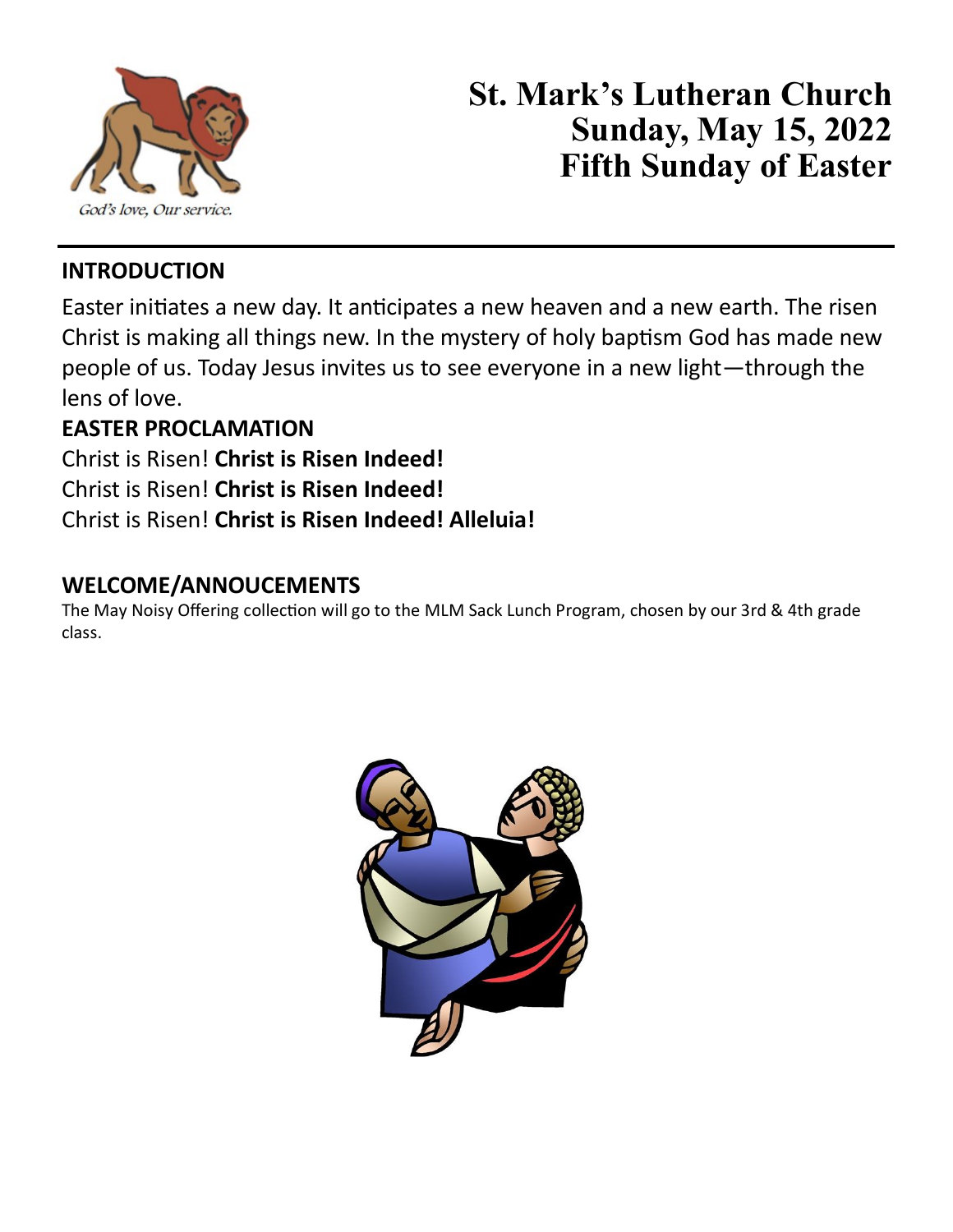### **PROCESSIONAL HYMN** ELW 367, vs. 1 & 2

#### **Now All the Vault of Heaven Resounds**

1 Now all the vault of heav'n resounds in praise of love that still abounds: "Christ has triumphed! He is living!" Sing, choirs of angels, loud and clear! Repeat their song of glory here: "Christ has triumphed! He is living!" Alleluia, alleluia, alleluia!

therefore our heart with rapture sings: "Christ has triumphed! He is living!" Now still he comes to give us life and by his presence stills all strife. "Christ has triumphed! He is living!" Alleluia, alleluia, alleluia!

Text: Paul Z. Strodach, 1876-1947, alt. Text © 1958 *Service Book and Hymnal*, admin. Augsburg Fortress.

Duplication in any form prohibited without permission or valid license from copyright administrator.

# 2 Eternal is the gift he brings,

### **Greeting** page 98

The grace of our Lord Jesus Christ, the love of God, and the communion of the Holy Spirit be with you all. **And also with you.**

**KYRIE** Pg. 98

**Hymn of Praise** pg. 101

### **PRAYER OF THE DAY**

### O Lord God,

**you teach us that without love, our actions gain nothing. Pour into our hearts your most excellent gift of love, that, made alive by your Spirit, we may know goodness and peace, through your Son, Jesus Christ, our Savior and Lord, who lives and reigns with you and the Holy Spirit, one God, now and forever. Amen.**

### **First Reading: Acts 11:1-18**

*In defense of his earlier baptism of non-Jewish believers, Peter demonstrates to the members of the Jerusalem church that God's intention to love Gentiles as well as Jews is revealed in Jesus' testimony. In this way the mission to the Gentiles is officially authorized.*

 $1$ Now the apostles and the believers who were in Judea heard that the Gentiles had also accepted the word of God.  $^{2}$ So when Peter went up to Jerusalem, the circumcised believers criticized him,  $3$ saying, "Why did you go to uncircumcised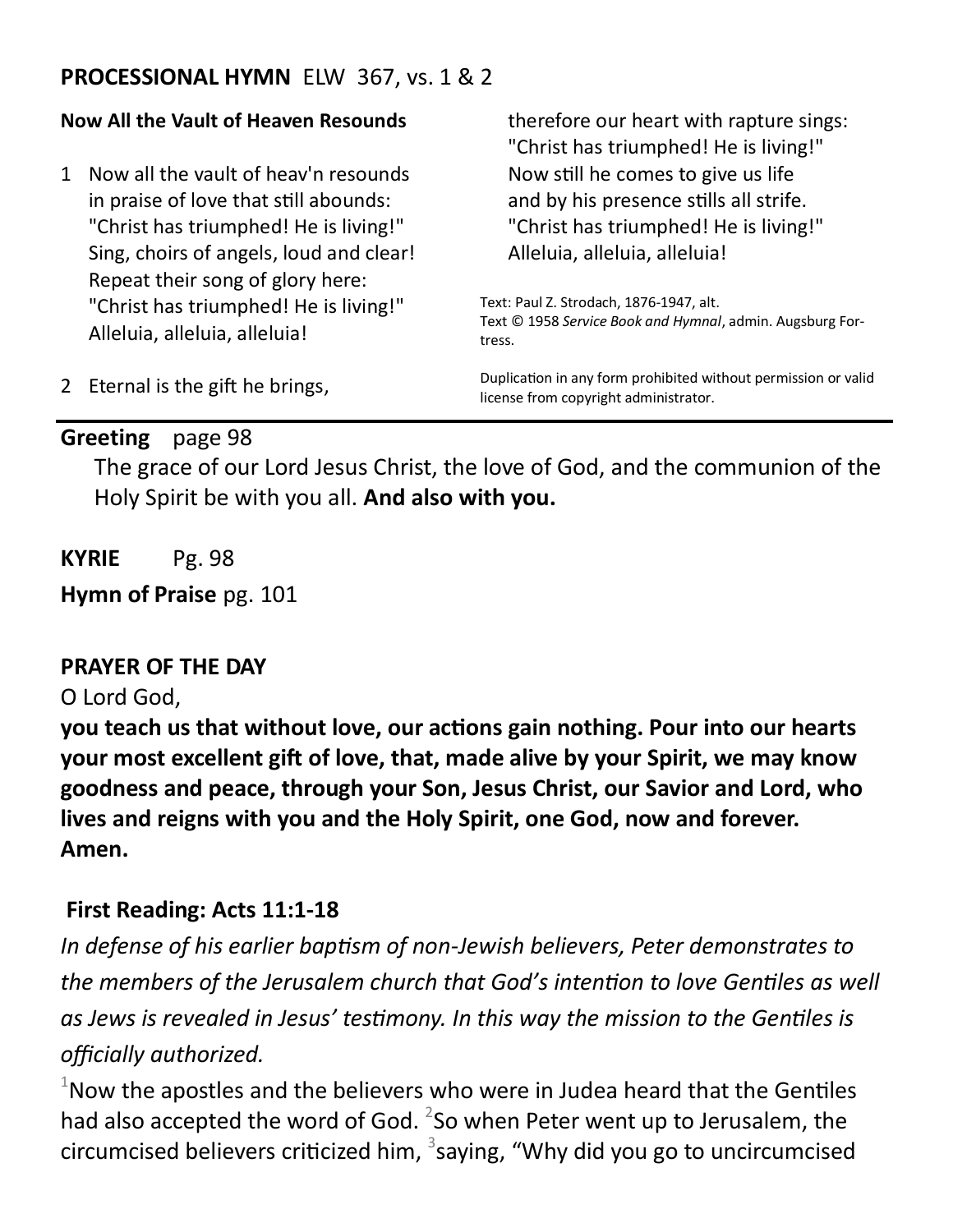men and eat with them?" <sup>4</sup>Then Peter began to explain it to them, step by step, saying, <sup>5</sup>"I was in the city of Joppa praying, and in a trance I saw a vision. There was something like a large sheet coming down from heaven, being lowered by its four corners; and it came close to me.  $6$ As I looked at it closely I saw four-footed animals, beasts of prey, reptiles, and birds of the air.  $^7$ I also heard a voice saying to me, 'Get up, Peter; kill and eat.' <sup>8</sup>But I replied, 'By no means, Lord; for nothing profane or unclean has ever entered my mouth.'<sup>9</sup> But a second time the voice answered from heaven, 'What God has made clean, you must not call profane.' <sup>10</sup>This happened three times; then everything was pulled up again to heaven.  $^{11}$ At that very moment three men, sent to me from Caesarea, arrived at the house where we were.  $^{12}$ The Spirit told me to go with them and not to make a distinction between them and us. These six brothers also accompanied me, and we entered the man's house.  $^{13}$ He told us how he had seen the angel standing in his house and saying, 'Send to Joppa and bring Simon, who is called Peter;  $^{14}$ he will give you a message by which you and your entire household will be saved.'  $^{15}$ And as I began to speak, the Holy Spirit fell upon them just as it had upon us at the beginning.  $^{16}$ And I remembered the word of the Lord, how he had said, 'John baptized with water, but you will be baptized with the Holy Spirit.'  $^{17}$ If then God gave them the same gift that he gave us when we believed in the Lord Jesus Christ, who was I that I could hinder God?"  $^{18}$ When they heard this, they were silenced. And they praised God, saying, "Then God has given even to the Gentiles the repentance that leads to life."

The Word of The Lord. **Thanks Be to God.** 

### **Psalm: Psalm 148**

*The splendor of the Lord is over earth and heaven. (Ps. 148:13)*

 $1$ Hallelujah! Praise the LORD from the heavens; praise God in the heights.

<sup>2</sup> Praise the LORD, all you angels; **sing praise, all you hosts of heaven.**

 $3$ Praise the LORD, sun and moon; sing praise, all you shining stars.

4 **Praise the Lord, heaven of heavens, and you waters above the heavens.**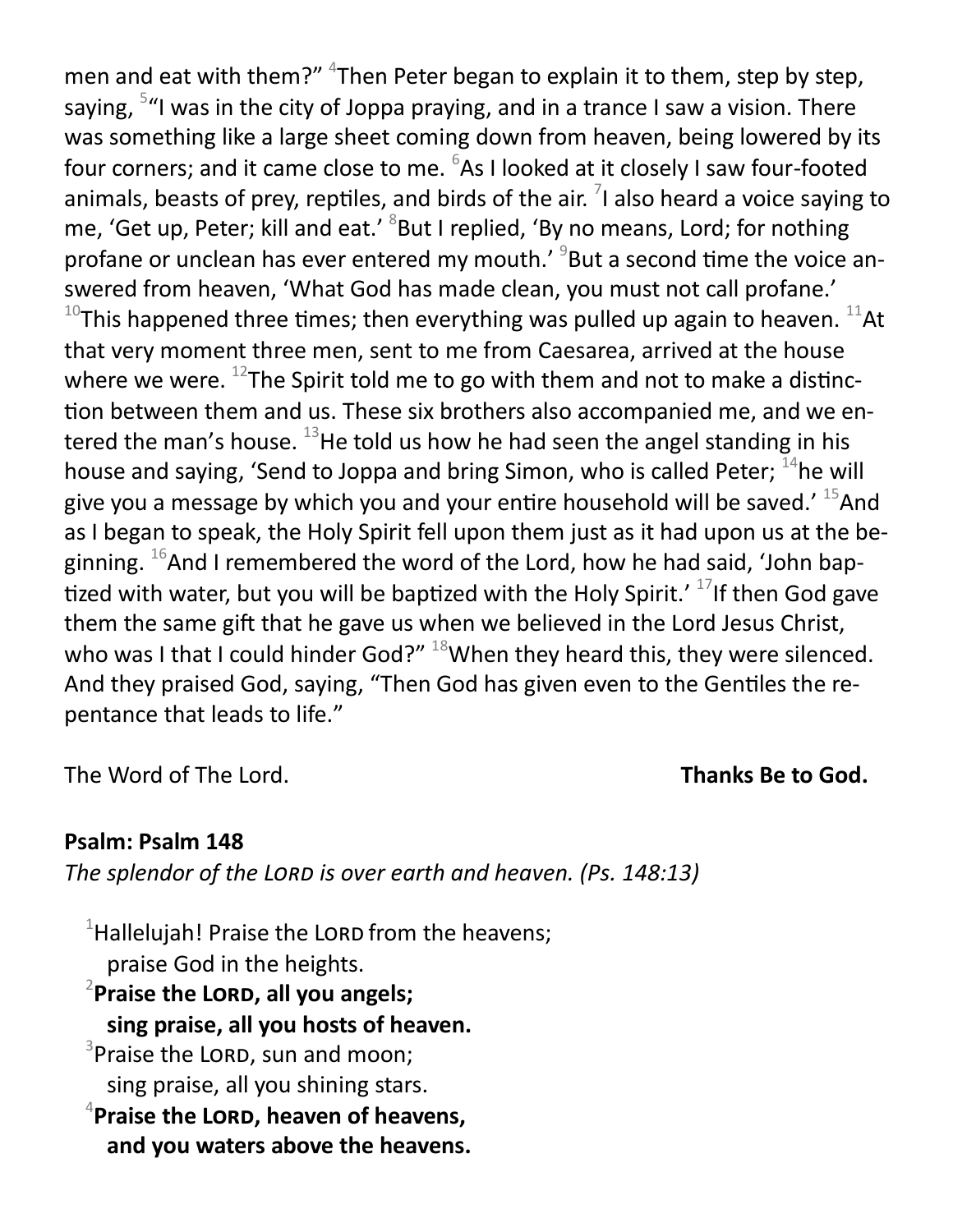$5$ Let them praise the name of the LORD, who commanded, and they were created, <sup>6</sup>**who made them stand fast forever and ever, giving them a law that shall not pass away.**  $\sqrt{7}$ Praise the LORD from the earth, you sea monsters and all deeps; 8 **fire and hail, snow and fog, tempestuous wind, doing God's will;**  $\degree$ mountains and all hills, fruit trees and all cedars; <sup>10</sup>**wild beasts and all cattle, creeping things and flying birds;**  $11$ sovereigns of the earth and all peoples, princes and all rulers of the world; <sup>12</sup>**young men and maidens, old and young together.**  $13$  Let them praise the name of the LORD, whose name only is exalted, whose splendor is over earth and heaven. <sup>14</sup>The LORD has raised up strength for the people and praise for all faithful **servants,**

the children of Israel, a people who are near the LORD. Hallelujah!

# **Second Reading: Revelation 21:1-6**

*John's vision shows us that in the resurrection the new age has dawned; God dwells with us already. Yet we wait for the time when the tears that cloud our vision will be wiped away. Then we will see the new heaven, new earth, and new Jerusalem.*

 $1$  saw a new heaven and a new earth; for the first heaven and the first earth had passed away, and the sea was no more.  ${}^{2}$ And I saw the holy city, the new Jerusalem, coming down out of heaven from God, prepared as a bride adorned for her husband. <sup>3</sup>And I heard a loud voice from the throne saying,

"See, the home of God is among mortals. He will dwell with them; they will be his peoples,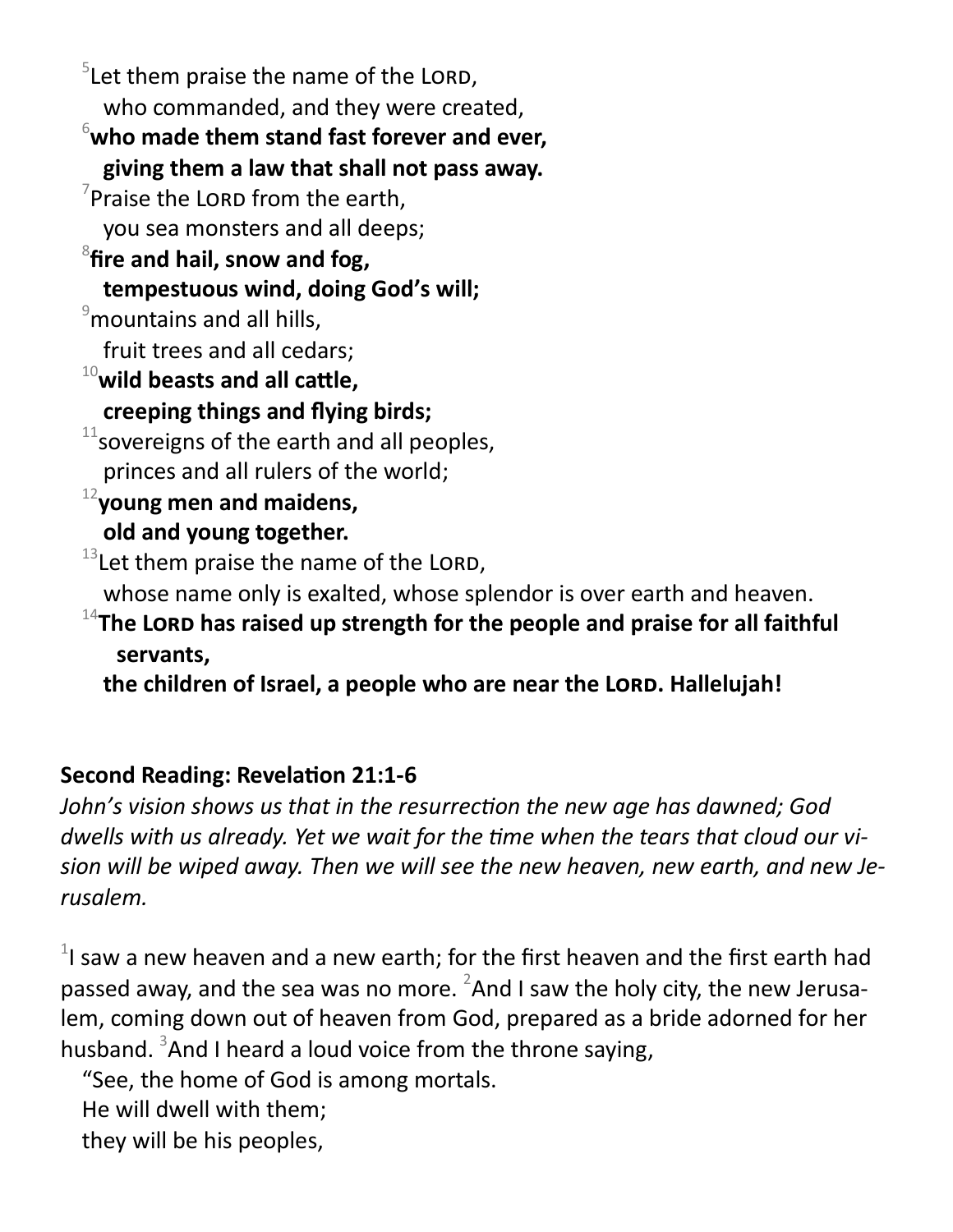and God himself will be with them;

 $4$ he will wipe every tear from their eyes.

Death will be no more;

mourning and crying and pain will be no more,

for the first things have passed away."

 $5$ And the one who was seated on the throne said, "See, I am making all things new." Also he said, "Write this, for these words are trustworthy and true." <sup>6</sup>Then he said to me, "It is done! I am the Alpha and the Omega, the beginning and the end. To the thirsty I will give water as a gift from the spring of the water of life."

The Word of The Lord. **Thanks Be to God.** 

*Holy Gospel, according to John, the 13th Chapter.* **Glory to You, O Lord. Gospel: John 13:31-35** 

*After washing the disciples' feet, predicting his betrayal, and then revealing his betrayer, Jesus speaks of his glorification on the cross. This deep complicated love of Jesus, even to death on the cross, will be the distinctive mark of Jesus' community.*

 $31$ When he had gone out, Jesus said, "Now the Son of Man has been glorified, and God has been glorified in him.  $32$ If God has been glorified in him,

God will also glorify him in himself and will glorify him at once.  $33$ Little children, I am with you only a little longer. You will look for me; and as I said to the Jews so now I say to you, 'Where I am going, you cannot come.'  $341$  give you a new commandment, that you love one another. Just as I have loved you, you also should love one another.  $35$  By this everyone will know that you are my disciples, if you have love for one another."



**CHILDREN'S SERMON** Ms. Ann McConkey **SERMON** Ms. Ann McConkey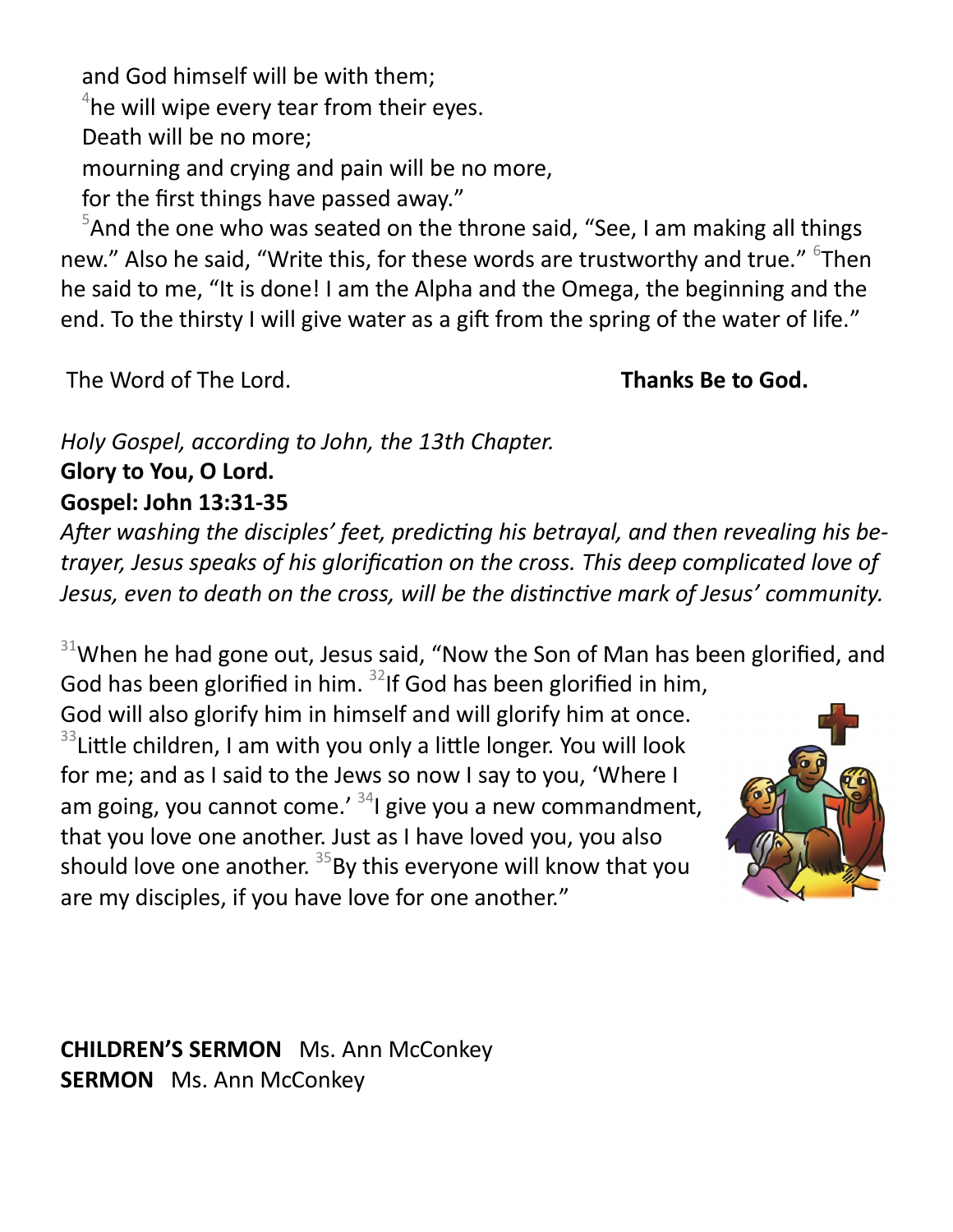### **HYMN OF THE DAY** ELW 368

#### **With High Delight Let Us Unite**

- 1 With high delight let us unite in songs of sweet jubilation. You pure in heart, all bear your part, sing Jesus Christ, our salvation. To set us free forever, he is ris'n and sends to all earth's ends good news to save ev'ry nation.
- 2 True God, he first from death has burst forth into life, all subduing. His enemy now vanquished see; his death has been death's undoing. "And yours shall be like victory o'er death and grave," says he, who

gave his life for us, life renewing.

3 Let praises ring; give thanks, and bring to Christ our Lord adoration. His honor speed by word and deed to ev'ry land, ev'ry nation. So shall his love give us above, from misery and death set free, all joy and full consolation.

Text: Georg Vetter, 1536-1599; tr. Martin H. Franzmann, 1907- 1976, alt. Text © 1969 Concordia Publishing House

Duplication in any form prohibited without permission or valid license from copyright administrator.

#### **NICENE CREED**

**We believe in one God, the Father, the Almighty, maker of heaven and earth, of all that is, seen and unseen. We believe in one Lord, Jesus Christ, the only Son of God, eternally begotten of the Father, God from God, Light from Light, true God from true God, begotten, not made, of one Being with the Father; through him all things were made. For us and for our salvation he came down from heaven, was incarnate of the Holy Spirit and the virgin Mary and became truly human. For our sake he was crucified under Pontius Pilate; he suffered death and was buried. On the third day he rose again**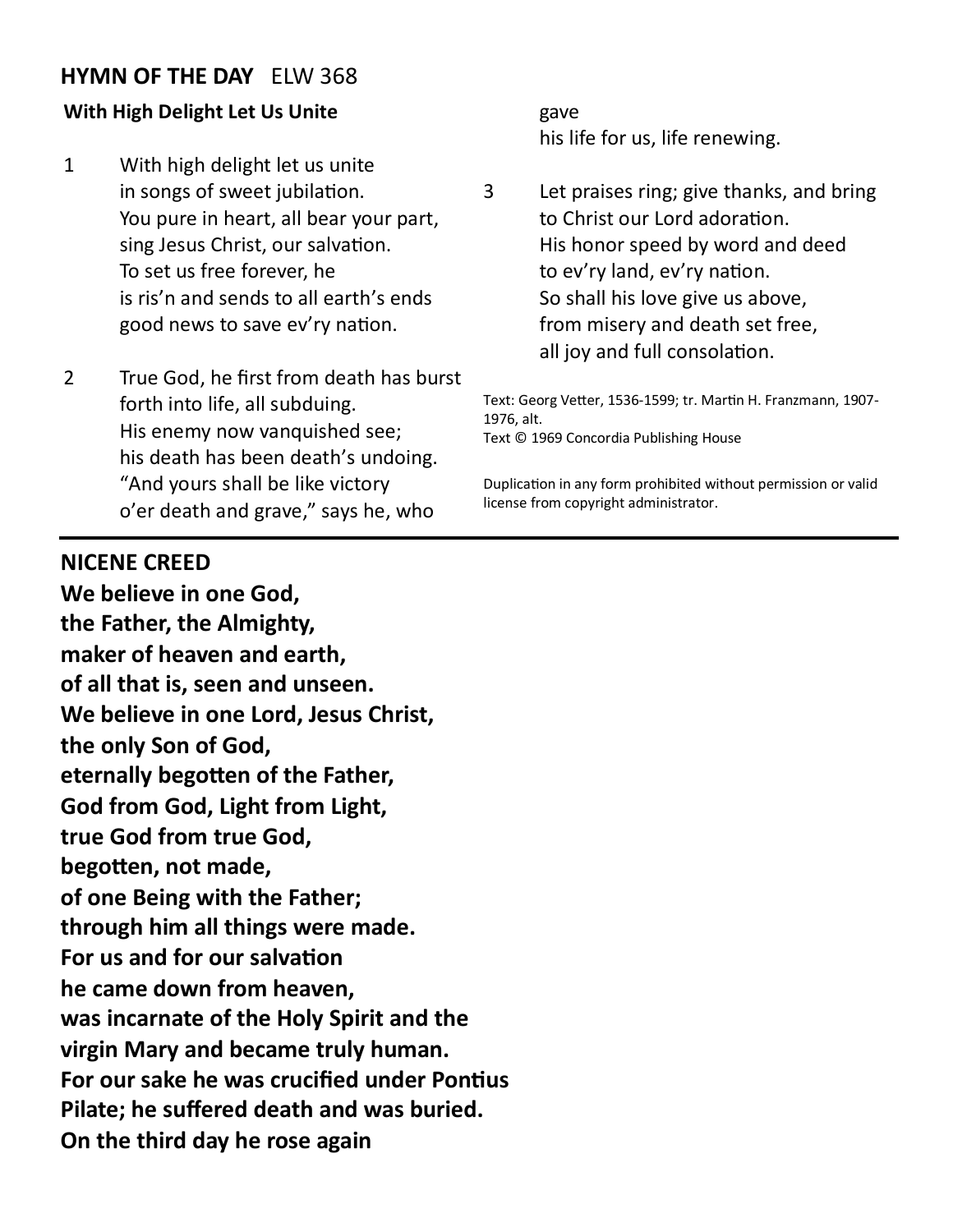**in accordance with the scriptures; he ascended into heaven and is seated at the right hand of the Father. He will come again in glory to judge the Living and the dead, and his kingdom will have no end. We believe in the Holy Spirit, the Lord, the giver of life, who proceeds from the Father and the Son,\* who with the Father and the Son is worshiped And glorified, who has spoken through the prophets. We believe in one holy catholic and Apostolic church. We acknowledge one baptism for the forgiveness of sins. We look for the resurrection of the dead, and the life of the world to come. Amen.**

# **Prayers of Intercession**

Set free from captivity to sin and death, we pray to the God of resurrection for the church, people in need, and all of creation. (*A brief silence.)*

Loving God, lead us to follow your Spirit, rather than our own prejudices or desires, as the church cares for one another. Open us to perceive your gifts in those we least expect. God, in your mercy,

# **hear our prayer.**

Inspire us to praise you through the beauty and majesty of the natural world around us (*local natural areas may be named*). Urge us toward more deliberate care of the world you have made. God, in your mercy,

# **hear our prayer.**

Humble the rulers of nations before your splendor. Direct them to the people who need their attention most, and turn them from the temptation to hoard wealth or power. God, in your mercy,

# **hear our prayer.**

Hasten to dwell among those who are in pain or distress (*especially*). As Christ enters our deepest suffering, remain with those experiencing despair and great need. God, in your mercy,

# **hear our prayer.**

Place holy love at the center of all our relationships and communities. By your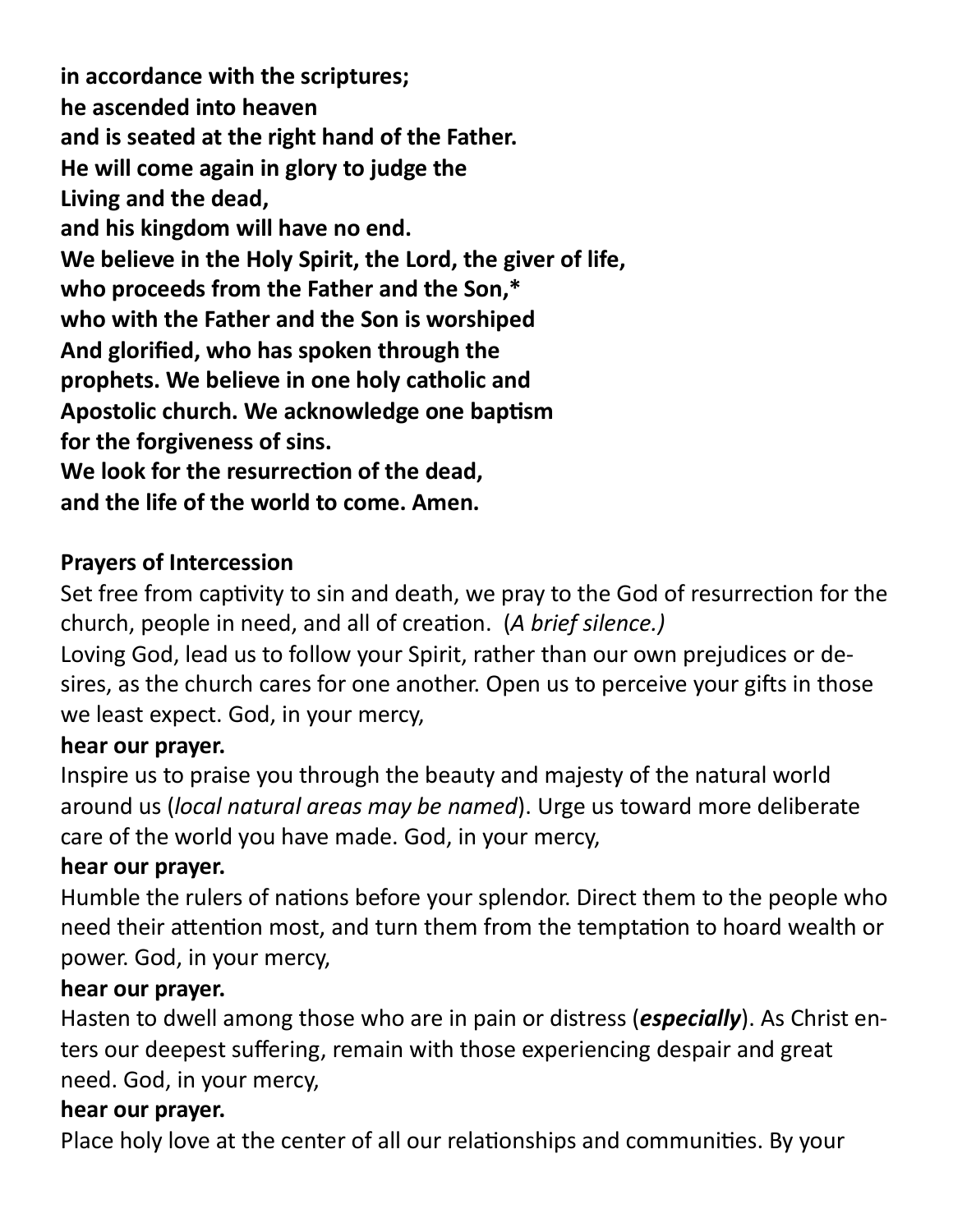love heal us, convict us, and renew us. Bring an end to racism in our churches and communities. Let everyone know your goodness by the love we show one another. God, in your mercy,

# **hear our prayer.**

Give us a place in the diverse company of your beloved saints. Teach us the value of each person's identity, and bless us with a shared identity as your children, kindred of Christ. God, in your mercy,

# **hear our prayer.**

In your mercy, O God, respond to these prayers, and renew us by your life-giving Spirit; through Jesus Christ, our Savior.

**Amen.**

# **PEACE**

# **GREAT THANKSGIVING**

The Lord be with you.

# **And also with you.**

Lift up your hearts.

# **We lift them to the Lord.**

Let us give thanks to the Lord our God.

# **It is right to give our thanks and praise.**

It is indeed right, our duty and our joy, ....... And so, with all the choirs of angels, with the church on earth and the hosts of heaven, we praise your name and join their unending hymn.

**Holy, Holy** pg. 207 **WORDS OF INSTITUTION LORD'S PRAYER** 

# **INVITATION TO COMMUNION**

The risen Christ dwells with us here. All who are hungry, all who are thirsty, come.

**COMMUNION COMMUNION SONG** pg. 112

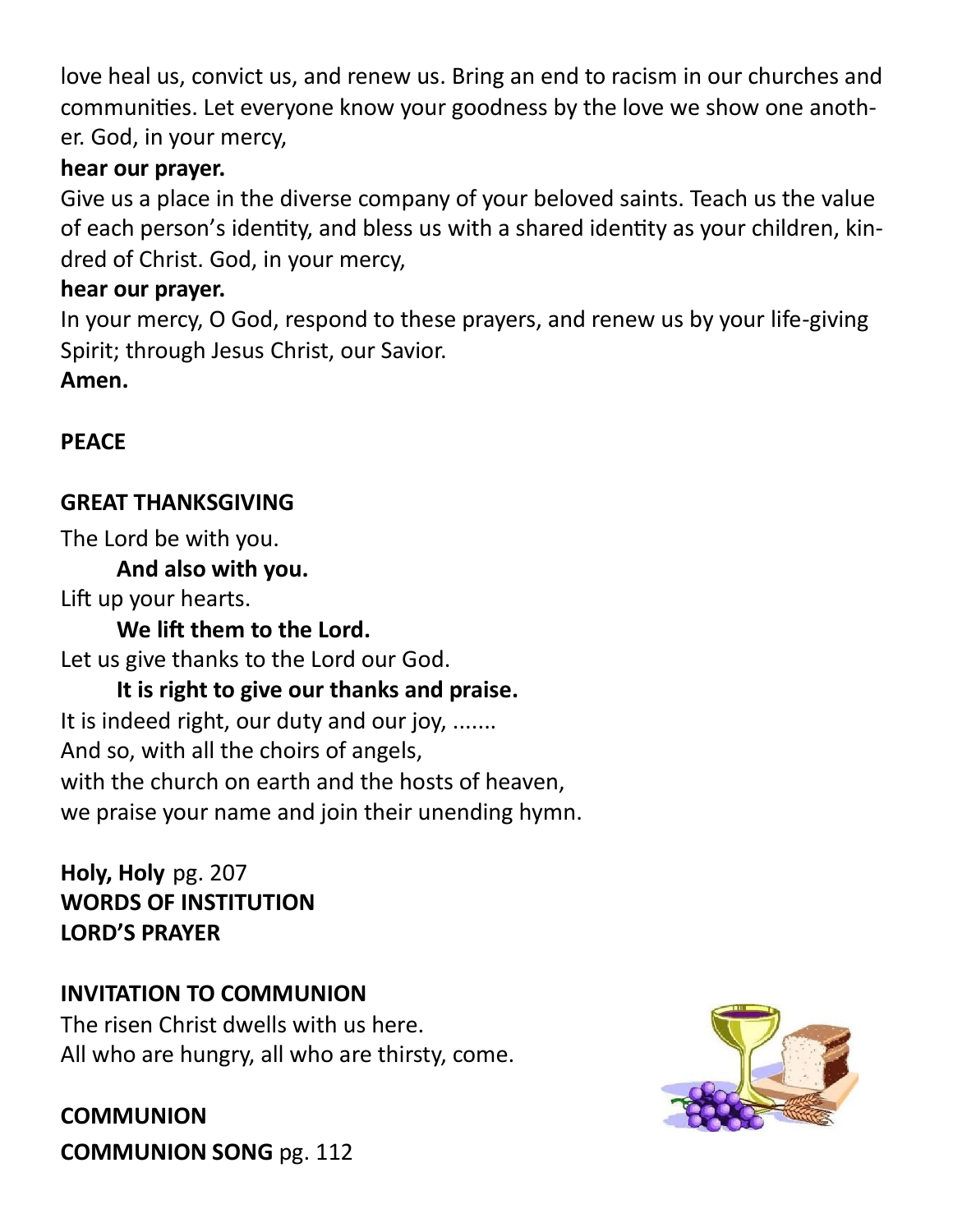### **COMMUNION HYMNS** ELW 638

#### **Blessed Assurance**

1 Blessed assurance, Jesus is mine! Oh, what a foretaste of glory divine! Heir of salvation, purchase of God, born of his Spirit, washed in his blood.

#### *Refrain*

This is my story, this is my song, praising my Savior, all the day long: this is my story, this is my song, praising my Savior all the day long.

- 2 Perfect submission, perfect delight, visions of rapture now burst on my sight; angels descending bring from above echoes of mercy, whispers of love. *Refrain*
- 3 Perfect submission, all is at rest; I in my Savior am happy and blest, watching and waiting, looking above, filled with his goodness, lost in his love. *Refrain*

Text: Fanny J. Crosby, 1820-1915

### ELW 742

#### **What a Friend We Have in Jesus**

- 1 What a friend we have in Jesus, all our sins and griefs to bear! What a privilege to carry ev'rything to God in prayer! Oh, what peace we often forfeit; oh, what needless pain we bear- all because we do not carry ev'rything to God in prayer!
- 2 Have we trials and temptations? Is there trouble anywhere? We should never be discouraged- take it to the Lord in prayer.

Can we find a friend so faithful who will all our sorrows share? Jesus knows our ev'ry weakness- take it to the Lord in prayer.

3 Are we weak and heavy-laden, cumbered with a load of care? Precious Savior, still our refuge- take it to the Lord in prayer. Do your friends despise, forsake you? Take it to the Lord in prayer. In his arms he'll take and shield you; you will find a solace there.

Text: Joseph Scriven, 1820-1886

The body and blood of our Lord Jesus Christ strengthen and keep you in his grace. **Amen.**

### **PRAYER AFTER COMMUNION**

We give you thanks, generous God, for in this bread and cup we have tasted the new heaven and earth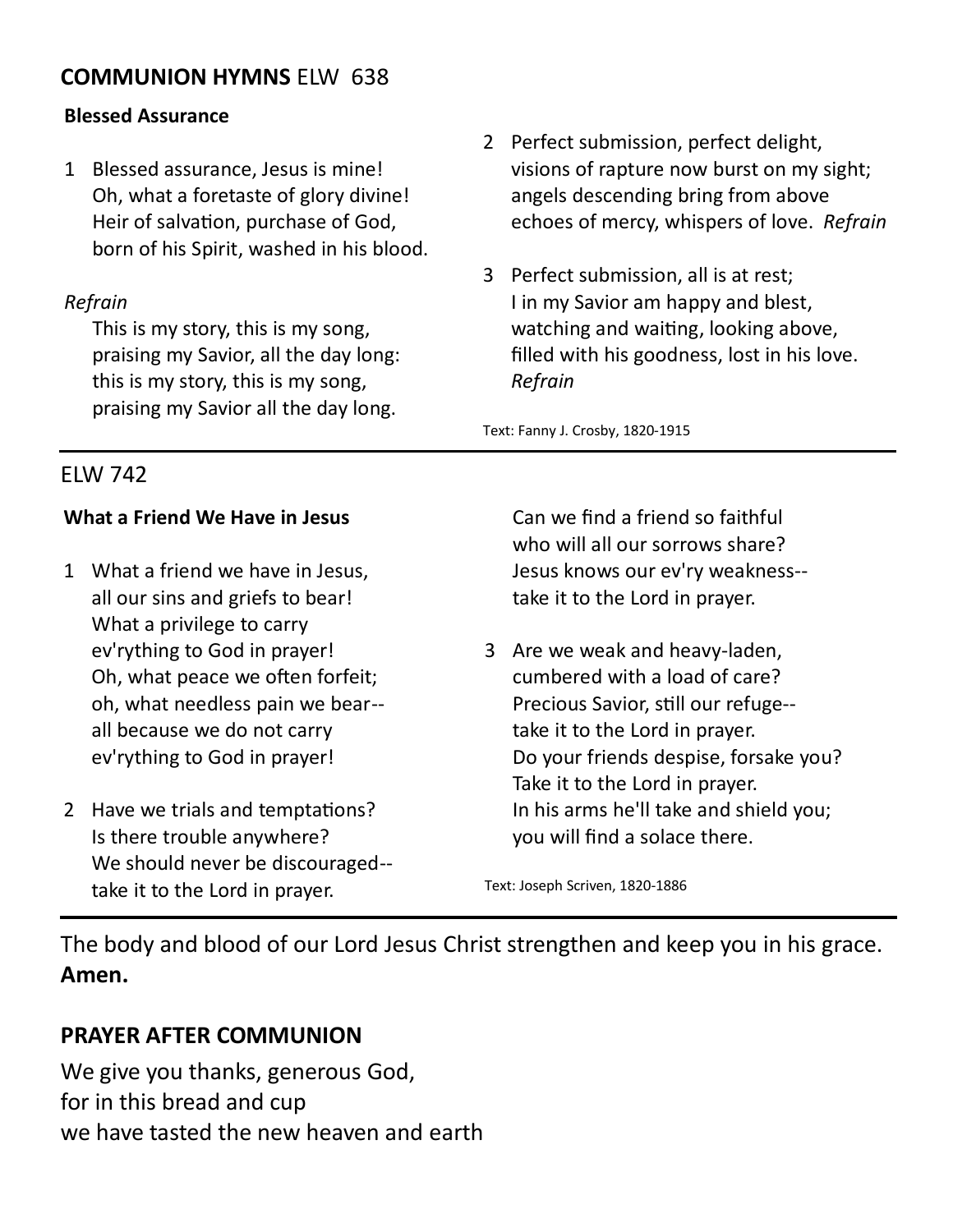where hunger and thirst are no more.

Send us from this table as witnesses to the resurrection,

that through our lives, all may know life in Jesus' name.

Amen.

# **SENDING**

Draw your church together, O God, into one great company of disciples, together following our teacher Jesus Christ into every walk of life, together serving in Christ's mission to the world, and together witnessing to your love wherever you will send us; for the sake of Jesus Christ our Lord.

# **BLESSING**

God, the Author of life, Christ, the living Cornerstone, and the life-giving Spirit of adoption,  $+$  bless you now and forever.

# **Amen. RECESSIONAL HYMN** ELW 826, vs. 1 & 2

### **Thine the Amen**

- 1 Thine the amen thine the praise alleluias angels raise thine the everlasting head thine the breaking of the bread thine the glory thine the story thine the harvest then the cup thine the vineyard then the cup is lifted up lifted up.
- 2 Thine the life eternally thine the promise let there be thine the vision thine the tree all the earth on bended knee gone the nailing gone the railing gone the pleading gone the cry gone the sighing gone the dying what was loss lifted high.

Text: Herbert F. Brokering, b. 1926 Text © 1983 Augsburg Publishing House, admin. Augsburg Fortress.

Duplication in any form prohibited without permission or valid license from copyright administrator.

# **DISMISSAL**

Alleluia! Christ is risen. **Christ is risen indeed. Alleluia!** Go in peace. Tell what God has done. **Thanks be to God.**